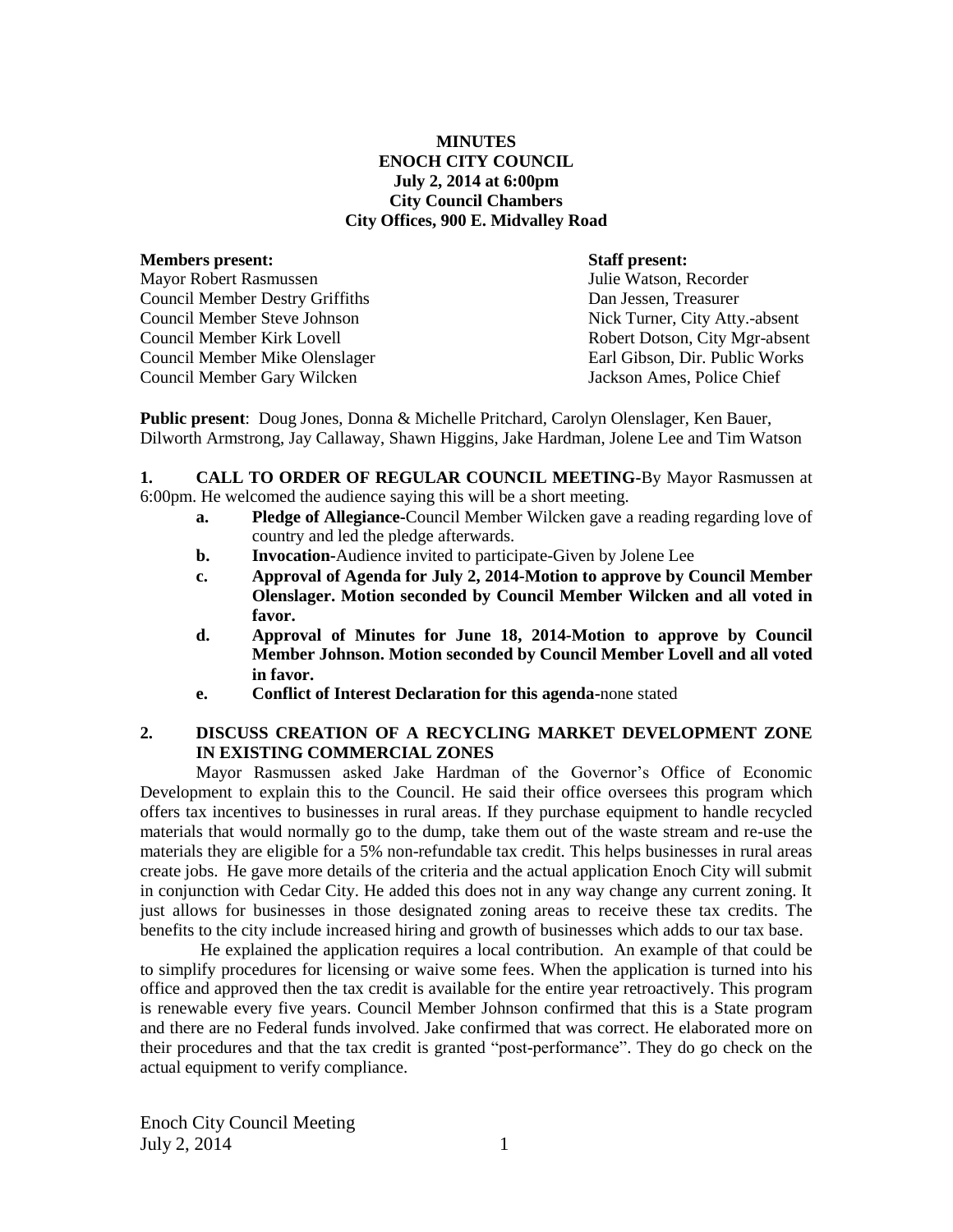Council Member Wilcken asked a few more questions adding he has concerns that we are taking money from everyone and giving it back to a few and that is hard for him to swallow. This is another government program to give incentives to do certain things and that goes against the grain for him. Jake said the companies pay taxes to the State and we give back 5% of that money as an incentive to do more to build the business locally with that money. It can increase hiring and wages spent in the community.

The Enterprise Zone is another program the Governor's Office of Economic Development has for rural communities. Mayor Rasmussen asked Jake to explain that while he is here although it is not listed on the agenda. The "Enterprise Zone" is similar in that the city decides where the zones go. It can be commercial only or extend to home businesses. They have a few tax credits; job creation for every full time position, paying wages that are 125% of the county average wage and for remodeling older buildings to rejuvenate the community. He passed out a handout with more details and explained the program. The hope is businesses use the tax credits to spur investment in their communities and create jobs. This is also an incentive for businesses to come into rural areas. He explained tax credits available for  $501(c)3$  non-profits who are involved in community and economic development. Any business or individual who donates can get a 50% tax credit and the 501(c)3 Board can use money how they like. He gave the example of Washington City using that type of donations to build their recreation complex. Dan asked about our 501(c)3 for the Rec Complex and how they could qualify. Jake said it has to say in the bylaws that their efforts are for economic development and existing bylaws can be amended to comply. This helps cities raise funds for projects and is to spur development in rural communities.

Jake said he would give more information to City Manager Dotson for this zone. Council Member Wilcken said he is still concerned and wants more time to think about this. Mayor Rasmussen added he would like to see the agreement and if we are going in with Cedar City we will have more questions. Council Member Olenslager recapped to say the hope of this program is that tax credits received will give more back to the community in general with benefits outweighing costs. Mayor Rasmussen thanked Jake for the information.

## **3. RESOLUTION NO. 2014-07-02 A RESOLUTION AUTHORIZING APPLICATION TO THE GOVERNOR'S OFFICE OF ECONOMIC DEVELOPMENT FOR CREATION OF A RECYCLING MARKET DEVELOPMENT ZONE IN ENOCH CITY**

**Council Member Wilcken made a motion to table Resolution No. 2014-07-02 until the next meeting on July 16, 2014 for more discussion and information gathering. Motion was seconded by Council Member Johnson and all voted in favor.**

# **4. PUBLIC COMMENTS-**none

# **5. CORRESPONDENCE-**none

### **6. COUNCIL/STAFF REPORTS**

Mayor Rasmussen said Parowan passed a resolution regarding constitutional jurisdiction and he would like to bring that onto our next agenda to consider.

Council Member Wilcken asked Council Member Lovell about job assignments for the July 4<sup>th</sup> race and he said he would call them with the information.

Council Member Lovell thanked staff for all the  $4<sup>th</sup>$  preparations as he has been gone and apologized that all of the work fell to staff.

Council Member Johnson said he noticed several pot holes filled and thanked the crew.

Chief Ames reminded the Council that he had a personnel matter to discuss in executive session.

Enoch City Council Meeting July 2, 2014 2